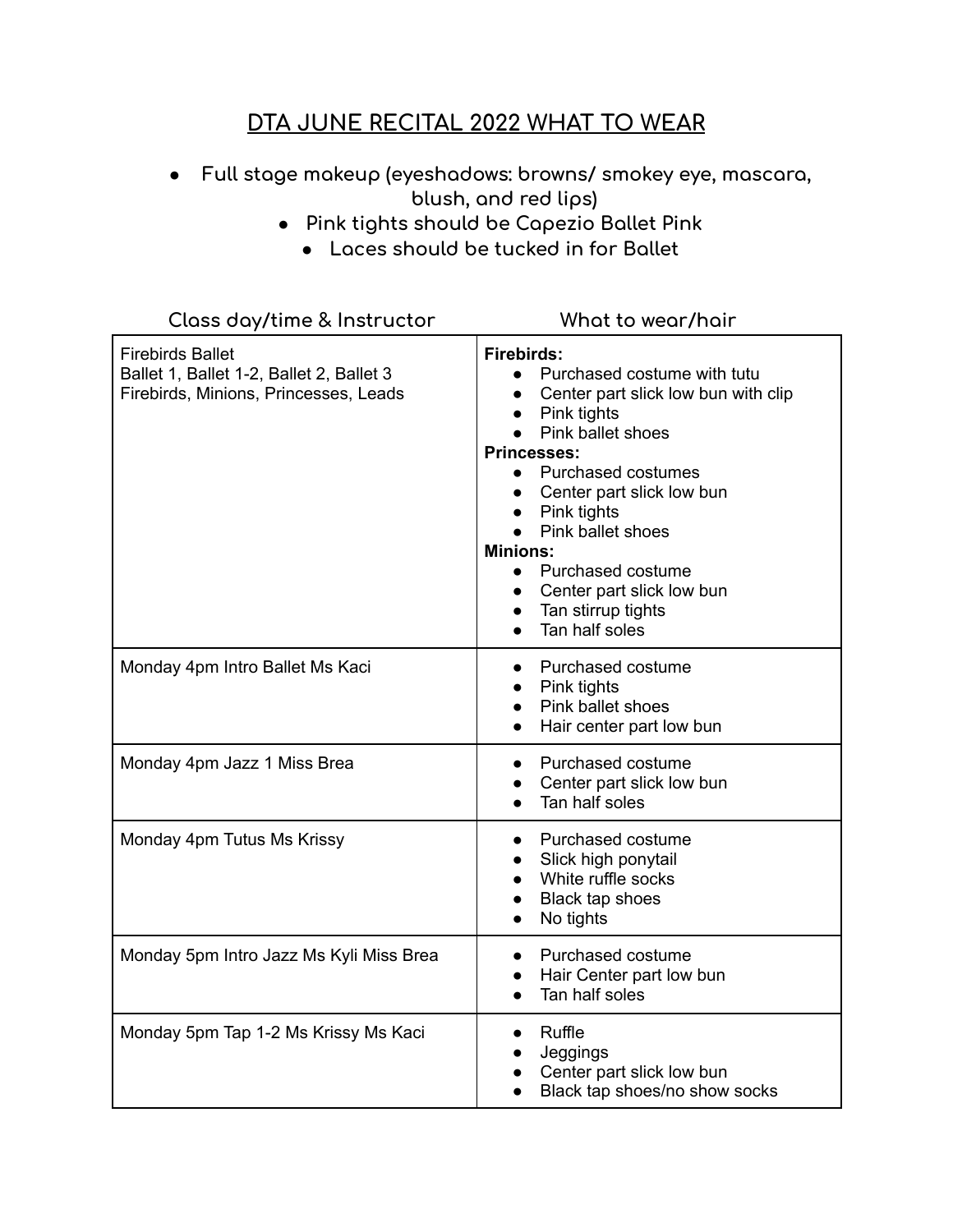| Monday 5pm Jazz/Acro Ms Cece               | Purchased costume<br>Center part slick low bun<br>Big blue bow<br>No tights<br>No shoes                                                  |
|--------------------------------------------|------------------------------------------------------------------------------------------------------------------------------------------|
| Monday 6pm Jazz 3 Ms Kyli                  | <b>TBA</b>                                                                                                                               |
| Monday 6pm Intro Tap Ms Kaci               | Purchased costume<br><b>Black Tap shoes</b><br>Hair center part low bun<br>$\bullet$                                                     |
| Monday 6pm Lyrical 1-2 Miss Brea Ms Krissy | Purchased costume<br>Center part slick low bun<br>Tan half soles                                                                         |
| Monday 7pm Musical Theater 3 Ms Kyli       | <b>TBA</b>                                                                                                                               |
| Monday 7pm Acro 1 Ms Tara Ms Kaci          | Hot pink/bright pink tank leotard<br><b>Black leggings</b><br>Center part slick low bun<br>No shoes                                      |
| Monday 7pm Jazz 1-2 Miss Brea Ms Krissy    | Purchased costume<br>Center part slick low bun<br>Tan half soles                                                                         |
| Tuesday 4pm Hip Hop 2 Mr Julian            | Purchased costume<br>$\bullet$<br>Hair half up half down<br>$\bullet$<br>Black knee high socks<br>$\bullet$<br><b>Black tennis shoes</b> |
| Tuesday 4pm Intro Ballet Ms Jenny          | Pink tights<br>Pink ballet shoes<br>Hair center part low bun                                                                             |
| Tuesday 4pm Tap/Ballet Miss Brea           | Purchased costume<br>High curled slick ponytail<br>White ruffle socks<br>Black tap shoes                                                 |
| Tuesday 5pm Contemporary Mr Julian         | <b>TBA</b>                                                                                                                               |
| Tuesday 5pm Intro Jazz Miss Brea           | Purchased costume<br>Center part slick low bun<br>Tan half soles                                                                         |
| Tuesday 5pm Jazz 1-2 Ms Jenny Ms Kyli      | No Recital                                                                                                                               |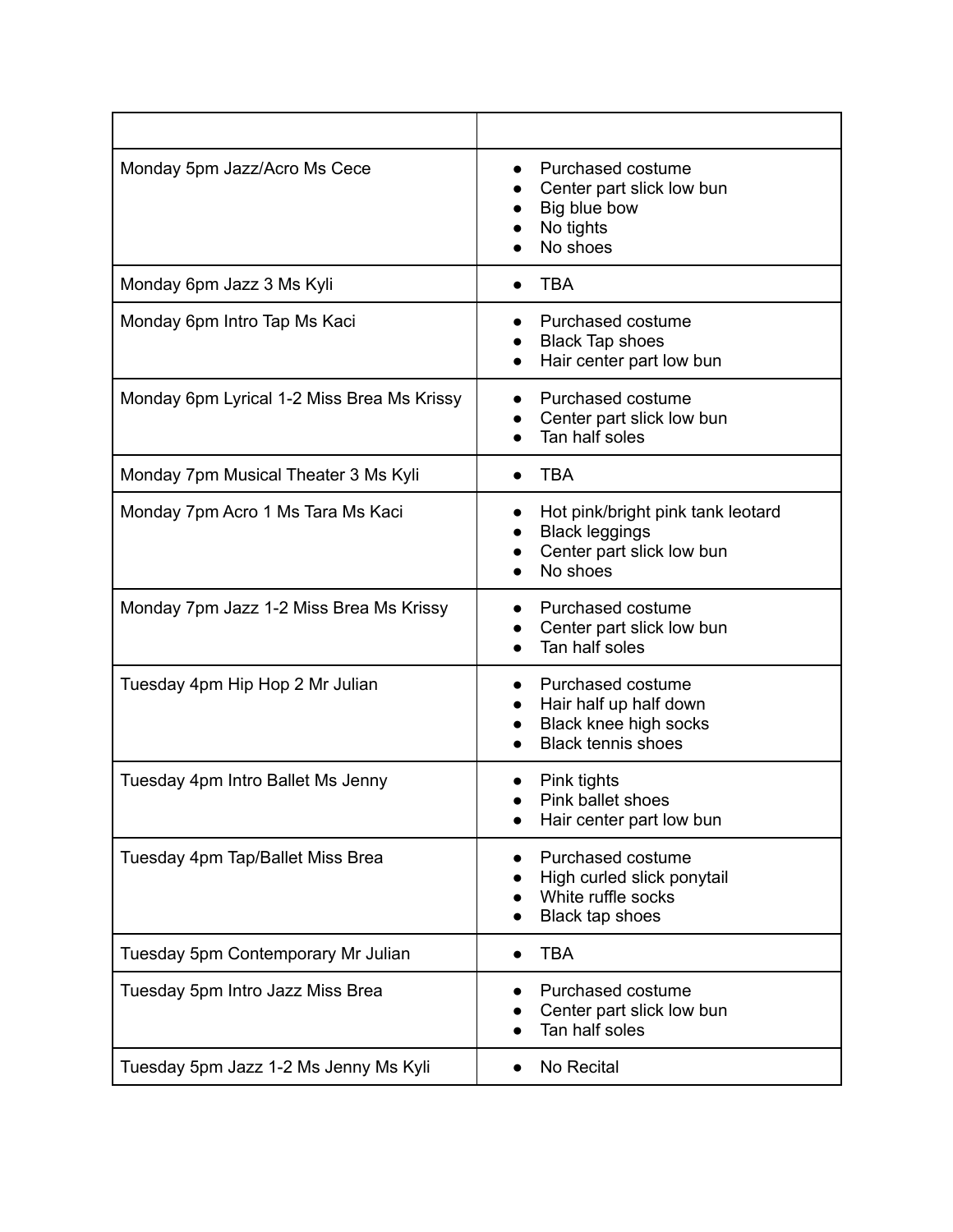| Tuesday 6pm Jazz 3 Mr Julian                                    | No Recital                                                                                                                            |
|-----------------------------------------------------------------|---------------------------------------------------------------------------------------------------------------------------------------|
| Tuesday 6pm Tap/Ballet Miss Brea                                | Purchased costume<br>High curled slick ponytail<br>White ruffle socks<br>Black tap shoes                                              |
| Wednesday 3pm Tap 2 Ms Jenny                                    | <b>Ruffle Top</b><br>$\bullet$<br>Jeggings<br>Black Tap shoes/no show socks                                                           |
| Wednesday 3pm Mini Funk Ms Kaci                                 | Purchased costume<br><b>High Pony</b><br>All black shoes with black laces                                                             |
| Wednesday 3pm Tutus Ms Krissy                                   | Purchased costume<br>$\bullet$<br>Slick high ponytail<br>White ruffle socks<br>Black tap shoes<br>No tights                           |
| Wednesday 4pm Intro Ballet Miss Brea Ms<br>Kaci                 | Purchased costume<br>Center part slick low bun<br>$\bullet$<br>Pink tights<br>Pink ballet shoes                                       |
| Wednesday 4pm Tap 1 Ms Krissy                                   | Ruffle Top<br>$\bullet$<br>Jeggings<br>Center part slick low bun<br>Black tap shoes<br>No show socks                                  |
| Wednesday 5pm Musical Theater 1-2 Miss<br><b>Brea Ms Krissy</b> | Purchased costume<br>Center part slick low bun<br>Tan half soles                                                                      |
| Wednesday 5pm Tap/Ballet Ms Kaci                                | Purchased costume<br>Black tap shoes<br>High bun with hair piece in center<br>$\bullet$                                               |
| Wednesday 6pm Tap 3 Ms Jenny                                    | No Recital<br>$\bullet$                                                                                                               |
| Thursday 4pm Jazz 2 Mr Julian                                   | Purchased costume<br>Tank half soles                                                                                                  |
| Thursday 4pm Acro 1-2 Ms Tara Miss Brea<br>Ms Krissy            | Any spandex or shiny red sports bra<br>$\bullet$<br>Black faux leather leggings<br>$\bullet$<br>Center part slick low bun<br>No shoes |
|                                                                 |                                                                                                                                       |